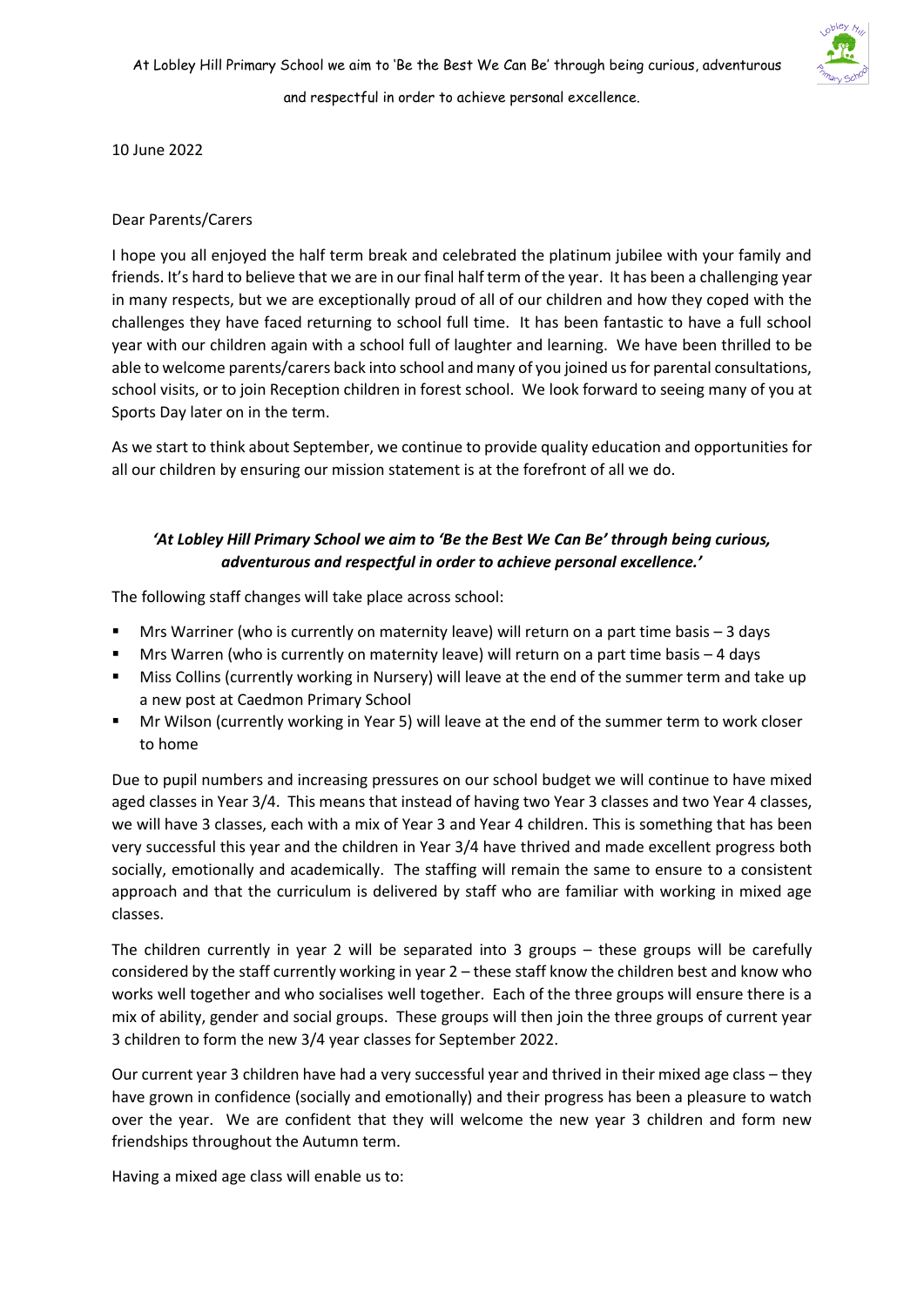- Provide quality education for all children throughout school
- Provide well resourced additional help and support for children with special educational needs
- Build our rich and balanced curriculum over a two year cycle, allowing children to continue to experience a wide range of exciting learning opportunities
- Strategically plan and allocate resources across school to address the needs of all children as individuals and in groups

We appreciate that moving to a mixed age structure in Year 3/4 will pose a lot of questions for many of you – so have included a 'frequently asked questions' (FAQ) with this letter. If you have specific questions in regards to your child, please contact a member of our senior leadership team or you are welcome to come and speak to us face to face on Wednesday 15<sup>th</sup> June at 5.30pm when we will be available to answer any questions.

Mrs James (Headteacher[\) johannajames@lobleyhillprimary.org.uk](mailto:johannajames@lobleyhillprimary.org.uk) Mrs Wood-Williams (Deputy Headteacher EYFS/KS1) [LornaWilliams@lobleyhillprimary.org.uk](mailto:LornaWilliams@lobleyhillprimary.org.uk) Mr Beattie (Deputy Headteacher KS2) [Andrewbeattie@lobleyhillprimary.org.uk](mailto:Andrewbeattie@lobleyhillprimary.org.uk)

Our staffing structure is shared in the table below but you will find out who your child's class teacher will be when you receive their record of achievement.

| Year<br>Group | <b>Teachers</b>             | <b>Teaching Assistants</b> |
|---------------|-----------------------------|----------------------------|
|               |                             |                            |
| <b>Nur</b>    | <b>Miss Cook</b>            | Mrs Fisher                 |
|               |                             | Mrs Eskikaya               |
| Rec           | <b>Miss Martin</b>          | Miss Watson                |
|               | Mrs Ellis/Mrs Wood-Williams | Mrs Taylor                 |
|               |                             | Mrs Ampleford              |
|               |                             | Mrs Patterson              |
| 1/2           | <b>Miss Glendenning</b>     | Mrs Rutherford             |
|               | Miss Smith                  | <b>Miss Stanners</b>       |
|               | Mrs Warriner/Mrs Gray       | Miss Tate                  |
|               |                             | Ms Bambro                  |
| 3/4           | <b>Miss Pattison</b>        | <b>Mrs Harris</b>          |
|               | <b>Miss Collins</b>         | Miss McKenna               |
|               | Mrs Armstrong               | Miss Lubanska              |
| 5             | Miss Thubron                | <b>Miss Elliott</b>        |
|               | Miss McCumiskey             |                            |
| 6             | Mrs Warren/Mr Beattie       | Mrs Reynolds               |
|               | Miss Stephenson             | Mrs Shepherdson            |

### Kind regards

Johanna James

Johanna James Headteacher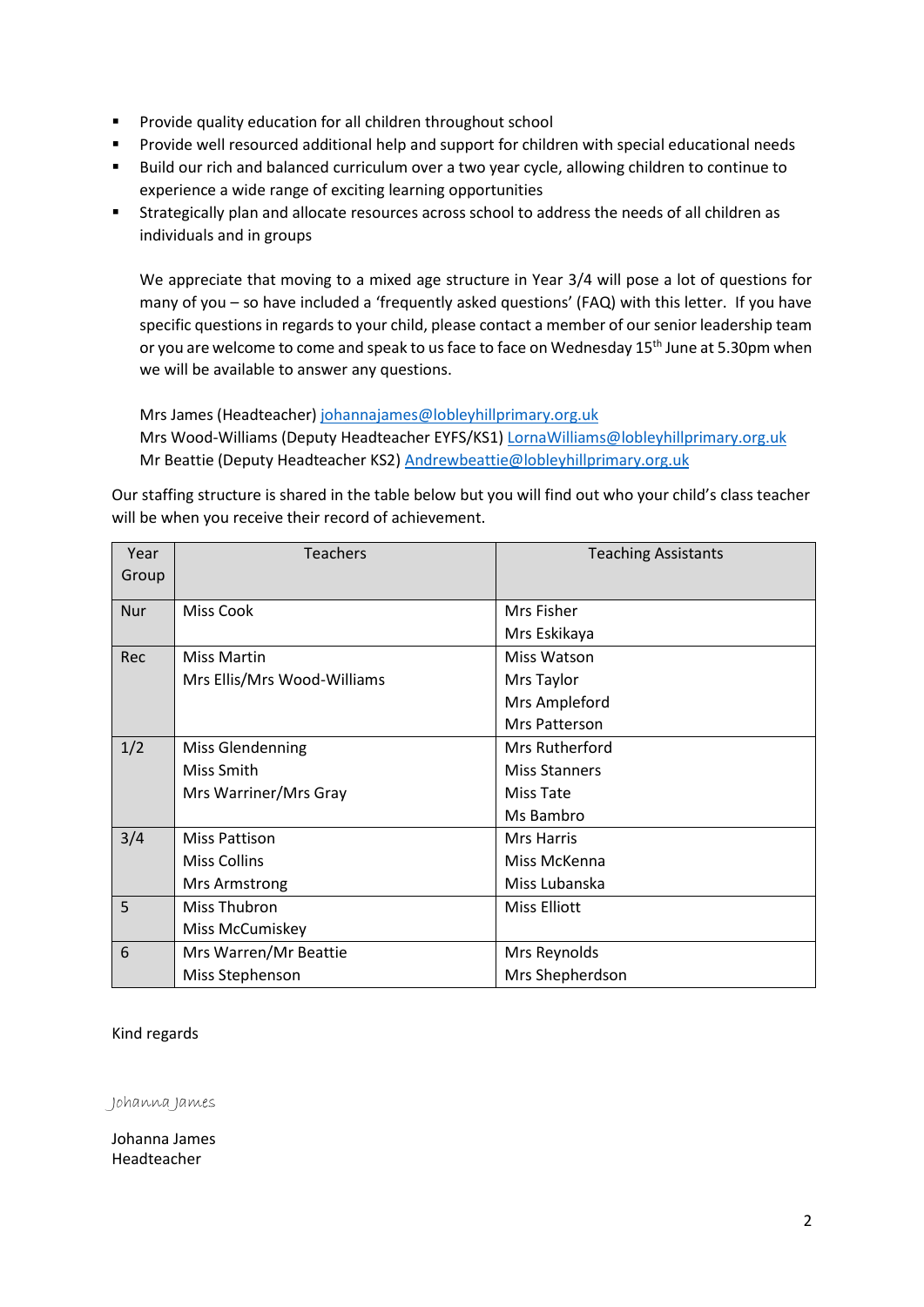#### **Frequently Asked Questions About Mixed Aged Classes**

#### **Why is there a need for mixed aged classes?**

The government funds schools according to pupil numbers. Our published admission number (PAN) is 60 which creates a 2 form entry school. A fall in our roll, which unfortunately is a national picture at the moment, alongside increasing pressure on our school budget means that school is no longer in a position to financially support a 2 form entry in all year groups. We considered a range of options with our governing body and balanced these against factors such as class size limits with early years and key stage 1 and the challenges of teaching across two key stages and decided the best option was to combine Years 3 and 4 from September 2021. This is to be continued from September 2022.

#### **How will two year groups be taught alongside each other in one classroom?**

All children develop at different rates and this is the case within a class of children the same age – all classes in school have a wide range of abilities, maturity and needs regardless of the age of the children. Teachers will plan and deliver work appropriate to the standard at which the children are working ensuring that their individual needs are catered for. Groupings within class are already flexible allowing children of differing abilities to be access differentiated work and tasks according to their individual strengths and needs. Challenge is offered for those who need it and further support for those who require it.

### **How will teachers plan ensuring coverage of both year group curriculums?**

For our foundation subjects e.g. Geography and History, curriculum content isn't split into year groups – there is an end of key stage expectation therefore enabling us to develop a two year cycle ensuring content is not repeated unless it needs to be built upon. For English, the curricula with the two year groups are completely aligned with the majority of objectives being matched with similar objectives but greater challenge for the older year group. For Maths, the children will revert to their single year groups as the objectives in Maths can be taught more effectively, allowing greater consolidation in Year 3 and opportunity to teacher further, more complex strategies in Year 4. Our Maths and English subject leaders will publish a video on our website over the next few weeks with additional information.

### **How will we ensure the highest academic expectations for all children?**

Achieving the highest academic outcomes for our children has always been a priority for us and this will not change. A mixed age classroom means that children will have greater flexibility to learn with children of their own standard. Children who find aspects of the curriculum challenging will continue to be supported in the same way they have been in single year classes and those who are working above the expected standard will be provided with work which both deepens their understanding and moves them on to explore new concepts and have further opportunities to apply their knowledge, understanding and skills.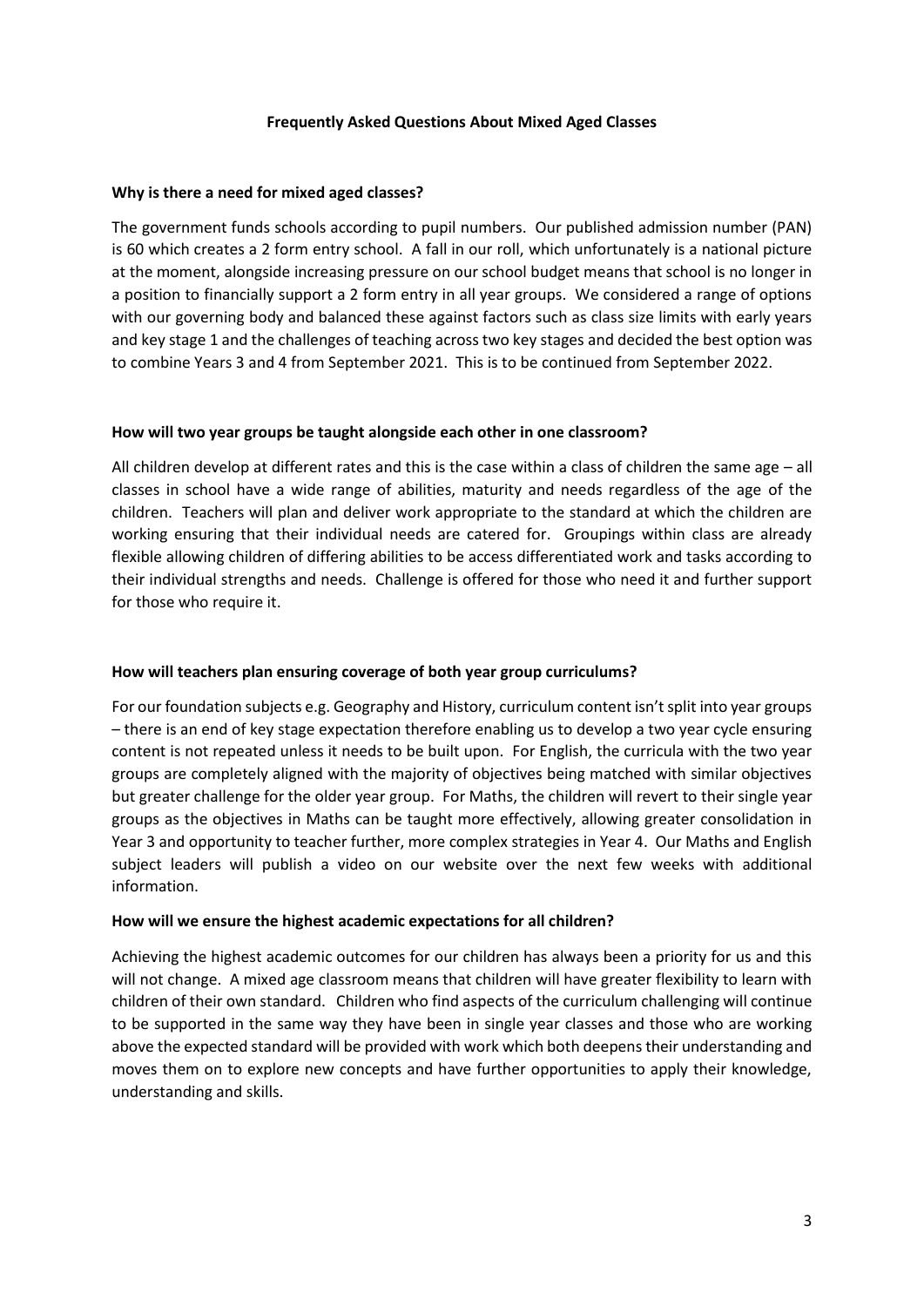# **How will we ensure that children cope socially and emotionally with the changes in their current class structures?**

Having had mixed aged classes at Lobley Hill has given us the experience and confidence to know that children thrive in these classes. They learn to form wider friendships, relate to broader groups of children and become very confident individuals working in an environment where they are confident to seek support from their peers and older peers. We will monitor individual children very carefully for any signs that they are finding the change difficult to cope with and implement strategies from our Thrive programme linked to Friendships and coping with change for all children in the first instance to support the move into their new classes. Additional transition activities will be in place for children in these year groups to enable them to get to know their new class mates before the summer holidays.

# **How will we create the new class structures ensuring all children still remain within friendship groups?**

We will consider a number of factors when creating the new classes such as pre-existing friendship groups and social groups, current attainment of the children together with social and emotional concerns. We feel this will give the children an opportunity to not only develop new friendships and social groups but build confidence and resilience too. Current class teachers and teaching assistants will be heavily involved in creating the new classes as they know the children best.

### **Will my child be held back in anyway in a mixed age class?**

Definitely not! The different ways in which teaching and learning is structured and organised in primary schools means that it can be tailored to meet the needs and attainment levels of the children within the class, regardless of their age. Our teaching staff are very experienced at meeting the needs of the children, providing challenge for those who need it and support for those who require more help.

### **Why is this situation different in my child's school that that in other schools?**

Many primary schools in Gateshead have mixed age classes and there is no evidence to suggest that it has any detrimental effect on the education of the children in the class. The situation in schools is constantly changing and decisions (sometimes difficult ones) have to made based on the current situation.

### **Do mixed age classes have fewer pupils in then?**

This may be the case in small settings or where the needs of the children dictate this, however the maximum size of any infant (KS1) class is 30, while in KS2 there is more flexibility around this.

### **What are the benefits to this arrangements?**

Children benefit in many ways in mixed age classes – from having the opportunity to become an 'expert' for the younger children and a positive role model for them to aspire to, to having the